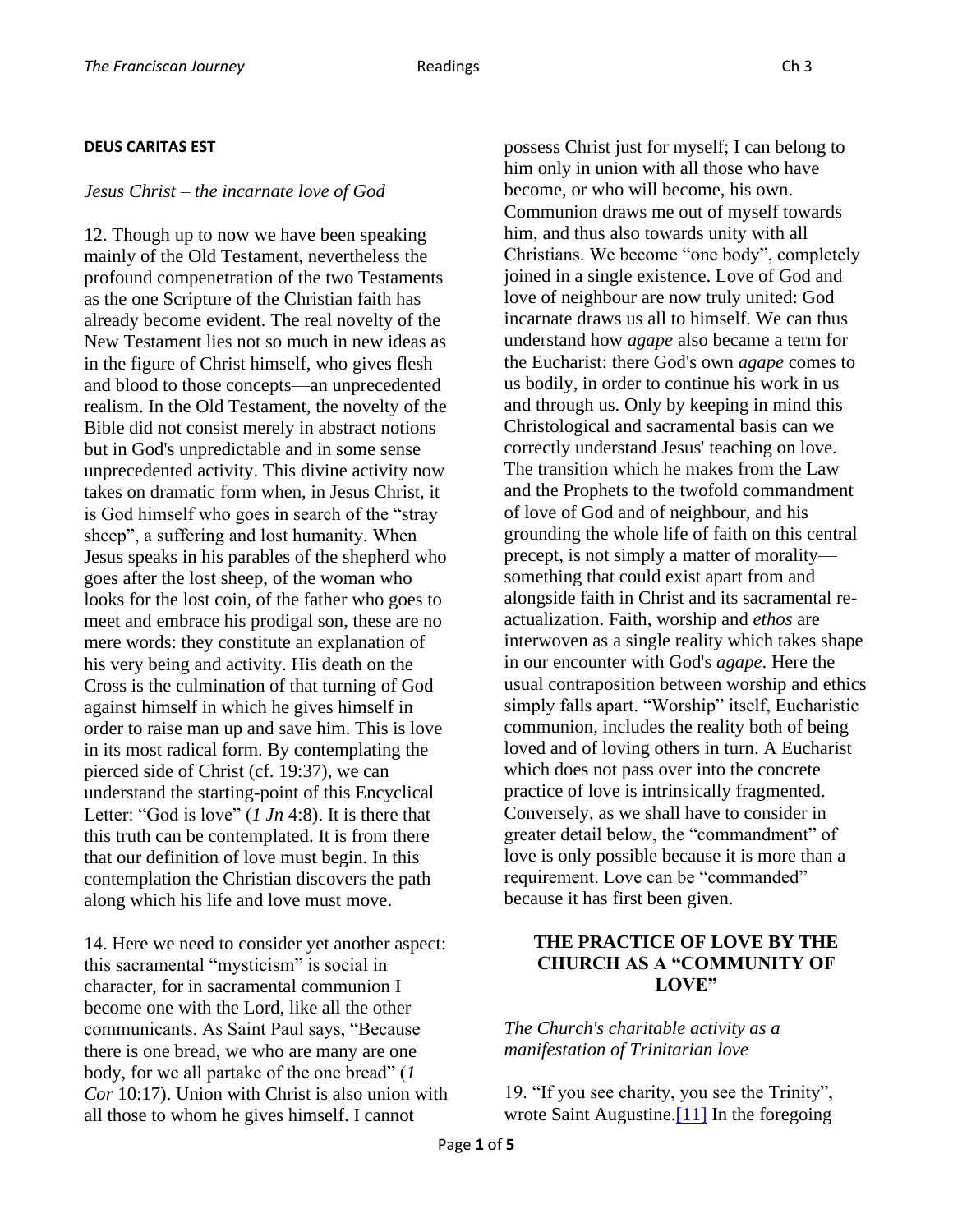reflections, we have been able to focus our attention on the Pierced one (cf. *Jn* 19:37, *Zech* 12:10), recognizing the plan of the Father who, moved by love (cf. *Jn* 3:16), sent his onlybegotten Son into the world to redeem man. By dying on the Cross—as Saint John tells us— Jesus "gave up his Spirit" (*Jn* 19:30), anticipating the gift of the Holy Spirit that he would make after his Resurrection (cf. *Jn* 20:22). This was to fulfil the promise of "rivers of living water" that would flow out of the hearts of believers, through the outpouring of the Spirit (cf. *Jn* 7:38-39). The Spirit, in fact, is that interior power which harmonizes their hearts with Christ's heart and moves them to love their brethren as Christ loved them, when he bent down to wash the feet of the disciples (cf. *Jn* 13:1-13) and above all when he gave his life for us (cf. *Jn* 13:1, 15:13).

The Spirit is also the energy which transforms the heart of the ecclesial community, so that it becomes a witness before the world to the love of the Father, who wishes to make humanity a single family in his Son. The entire activity of the Church is an expression of a love that seeks the integral good of man: it seeks his evangelization through Word and Sacrament, an undertaking that is often heroic in the way it is acted out in history; and it seeks to promote man in the various arenas of life and human activity. Love is therefore the service that the Church carries out in order to attend constantly to man's sufferings and his needs, including material needs. And this is the aspect, this *service of charity*, on which I want to focus in the second part of the Encyclical.

29. We can now determine more precisely, in the life of the Church, the relationship between commitment to the just ordering of the State and society on the one hand, and organized charitable activity on the other. We have seen

[\[11\]](http://w2.vatican.va/content/benedict-xvi/en/encyclicals/documents/hf_ben-xvi_enc_20051225_deus-caritas-est.html#_ftnref11) *De Trinitate*, VIII, 8, 12: CCL 50, 287. [\[21\]](http://w2.vatican.va/content/benedict-xvi/en/encyclicals/documents/hf_ben-xvi_enc_20051225_deus-caritas-est.html#_ftnref21) John Paul II, Post-Synodal Apostolic Exhortation *Christifideles Laici* (30 December 1988), 42: AAS 81 (1989), 472.

that the formation of just structures is not directly the duty of the Church, but belongs to the world of politics, the sphere of the autonomous use of reason. The Church has an indirect duty here, in that she is called to contribute to the purification of reason and to the reawakening of those moral forces without which just structures are neither established nor prove effective in the long run.

The direct duty to work for a just ordering of society, on the other hand, is proper to the lay faithful. As citizens of the State, they are called to take part in public life in a personal capacity. So they cannot relinquish their participation "in the many different economic, social, legislative, administrative and cultural areas, which are intended to promote organically and institutionally the *common good*." [\[21\]](http://w2.vatican.va/content/benedict-xvi/en/encyclicals/documents/hf_ben-xvi_enc_20051225_deus-caritas-est.html#_ftn21) The mission of the lay faithful is therefore to configure social life correctly, respecting its legitimate autonomy and cooperating with other citizens according to their respective competences and fulfilling their own responsibility[.\[22\]](http://w2.vatican.va/content/benedict-xvi/en/encyclicals/documents/hf_ben-xvi_enc_20051225_deus-caritas-est.html#_ftn22) Even if the specific expressions of ecclesial charity can never be confused with the activity of the State, it still remains true that charity must animate the entire lives of the lay faithful and therefore also their political activity, lived as "social charity"[.\[23\]](http://w2.vatican.va/content/benedict-xvi/en/encyclicals/documents/hf_ben-xvi_enc_20051225_deus-caritas-est.html#_ftn23)

The Church's charitable organizations, on the other hand, constitute an *opus proprium*, a task agreeable to her, in which she does not cooperate collaterally, but acts as a subject with direct responsibility, doing what corresponds to her nature. The Church can never be exempted from practicing charity as an organized activity of believers, and on the other hand, there will never be a situation where the charity of each individual Christian is unnecessary, because in addition to justice man needs, and will always need, love.

[\[22\]](http://w2.vatican.va/content/benedict-xvi/en/encyclicals/documents/hf_ben-xvi_enc_20051225_deus-caritas-est.html#_ftnref22) Cf. Congregation for the Doctrine of the Faith, *Doctrinal Note on Some Questions Regarding the Participation of Catholics in Political Life* (24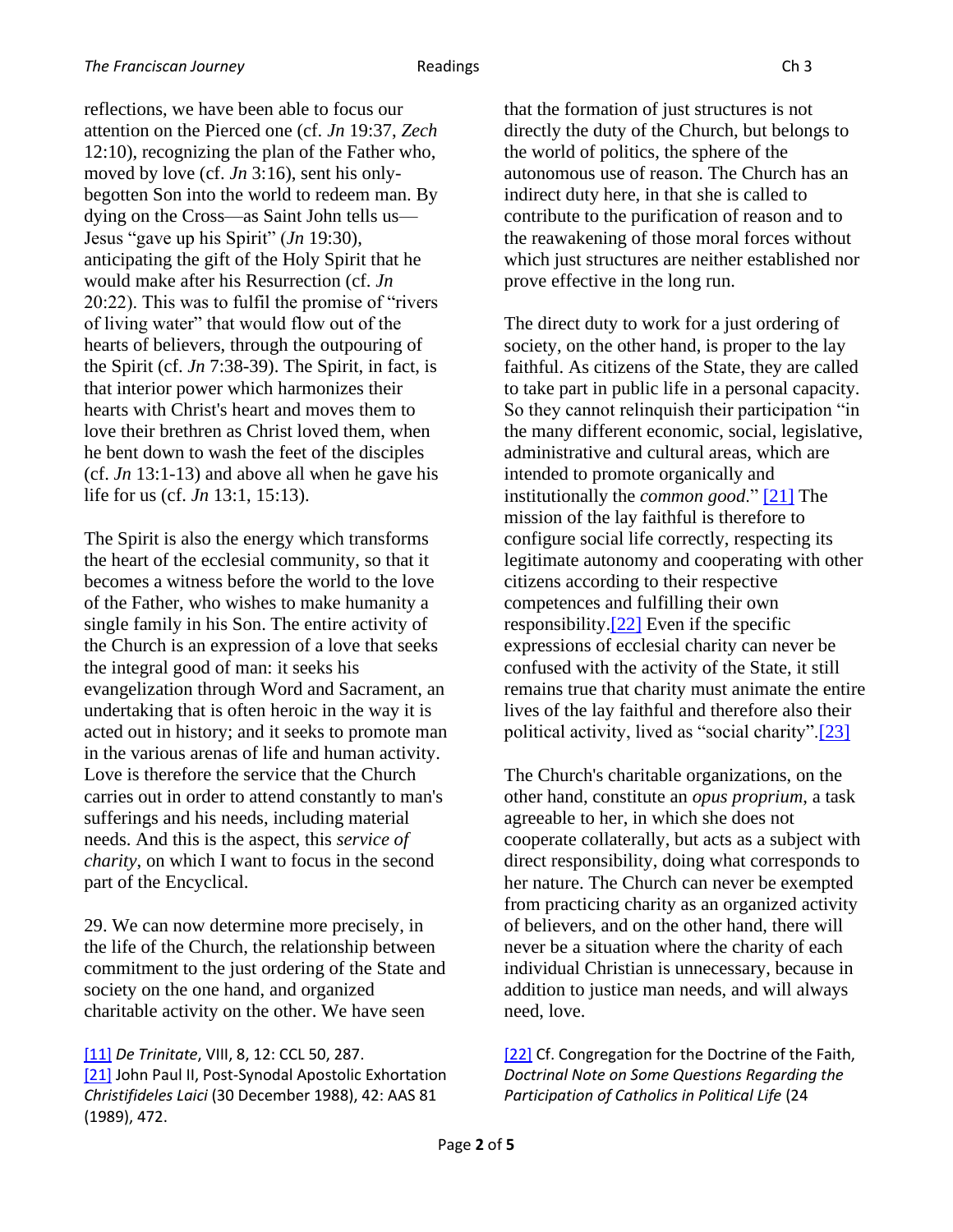#### [\[23\]](http://w2.vatican.va/content/benedict-xvi/en/encyclicals/documents/hf_ben-xvi_enc_20051225_deus-caritas-est.html#_ftnref23) *Catechism of the Catholic Church*, 1939.

#### *1 Celano – Chapter VIII* **St Francis of Assisi - The Saint Vol 1 Pages 196-199**

The First Book

197

196

The Life of Saint Francis by Thomas of Celano

And so he fixed this in his heart: to the best of his ability, never to deny Ps 14:1; Acts 5:4 anything to anyone begging from him for God's sake. This he did and with such care that he offered himself completely, in every way, first practicing before teaching the gospel counsel:<sup>a</sup> "Give to the one who begs from you, and do not turn away from the one who wants to borrow M: 5: 42 from you.

> Chapter VIII HOW HE BUILT THE CHURCH OF SAN DAMIANO. AND OF THE WAY OF LIFE OF THE LADIES LIVING IN THAT  $\texttt{PLACE}^{\text{b}}$

> > <sup>18</sup>The first work that blessed Francis undertook, after he had gained his freedom from the hands of his carnally-minded father, was to build a house of God. He did not try to build a new one, but he repaired an old one, restored an ancient one. He did not tear out the foundation, but he built upon it, always reserving to Christ his prerogative, although unaware of it, for no one can lay another foundation, but that which has been laid, which is Christ Jesus.

 $i$  Cer $\lambda$ <sub>2</sub>1

When he had returned to the place mentioned where the church of San Damiano had been built in ancient times, he repaired it zealously within a short time,

aided by the grace of the Most High.<sup>8</sup> This is the blessed and holy place where the glorious religion and most excellent Order of Poor Ladies and holy virgins had its happy beginning, about six years after the conversion of the blessed Francis and through that same blessed man.

- The Lady Clare,<sup>b</sup> a native of the city of Assisi, the most precious and strongest stone of the whole structure, stands as the foundation for all the other stones.<sup>6</sup> For after the beginning of the Order of Brothers, when this lady was converted to God through the counsel of the holy man, she lived for the good of many and as an example to countless others. Noble by lineage, but more noble by grace,<sup>d</sup> chaste in body, most chaste in mind, young in age, mature in spirit, steadfast in purpose and most eager in her desire for divine love, endowed with wisdom and excelling in humility, bright in name, more brilliant in life, most brilliant in character." <sup>19</sup>A noble structure of precious pearls arose above this woman, whose praise comes not from mortals but from God, since our limited understanding is not sufficient to imagine it, nor our scanty vocabulary to utter it.
- a. Rebuilding church<br>as was a medieval expression of piety. The eighth century suthor, Eddius Stephanus, for the<br>sample, where of the English sink (1941) and the first reduit is charged as<br>able to absolute in bason of Sai
- 
- Assisi: A Biographical Study (Quincy: Franciscan Fress, 1999).<br>This may allude to 1 Kgs 7:9-30, a description of Solomon's temple, and Rv 21:19, a description of the city<br>walls of the heavenly Jerusalem and thus would refe salem
- Jerusalem.<br>d. Cf. Jerome, Paula 1, "Noble in family, she was nobler still in holiness."
- e. Chi sis the entitlest instance of the play on the name Clare or Chiara which is translated as "bright." Thus<br>This is the entitled instance of the play on the name Clare or Chiara which is translated as "bright." Thus<br>th

a. The precise and the teaching of the geopel is a prominent theme of Christian haging<br>paper). This can be seen in Gregory of Nyssa's (+394) The Life of Moses, II, SS: "The history all but crees out to you not to be premu

From as uses the adjective normal from) thirty-nine times in this work emphasizing Francis as a "now soldier of  $(0.0\text{fm})$ , "new athlete of Crinit" (n. 9), and a "how evargelist" (n. 9), three cults in the form and the s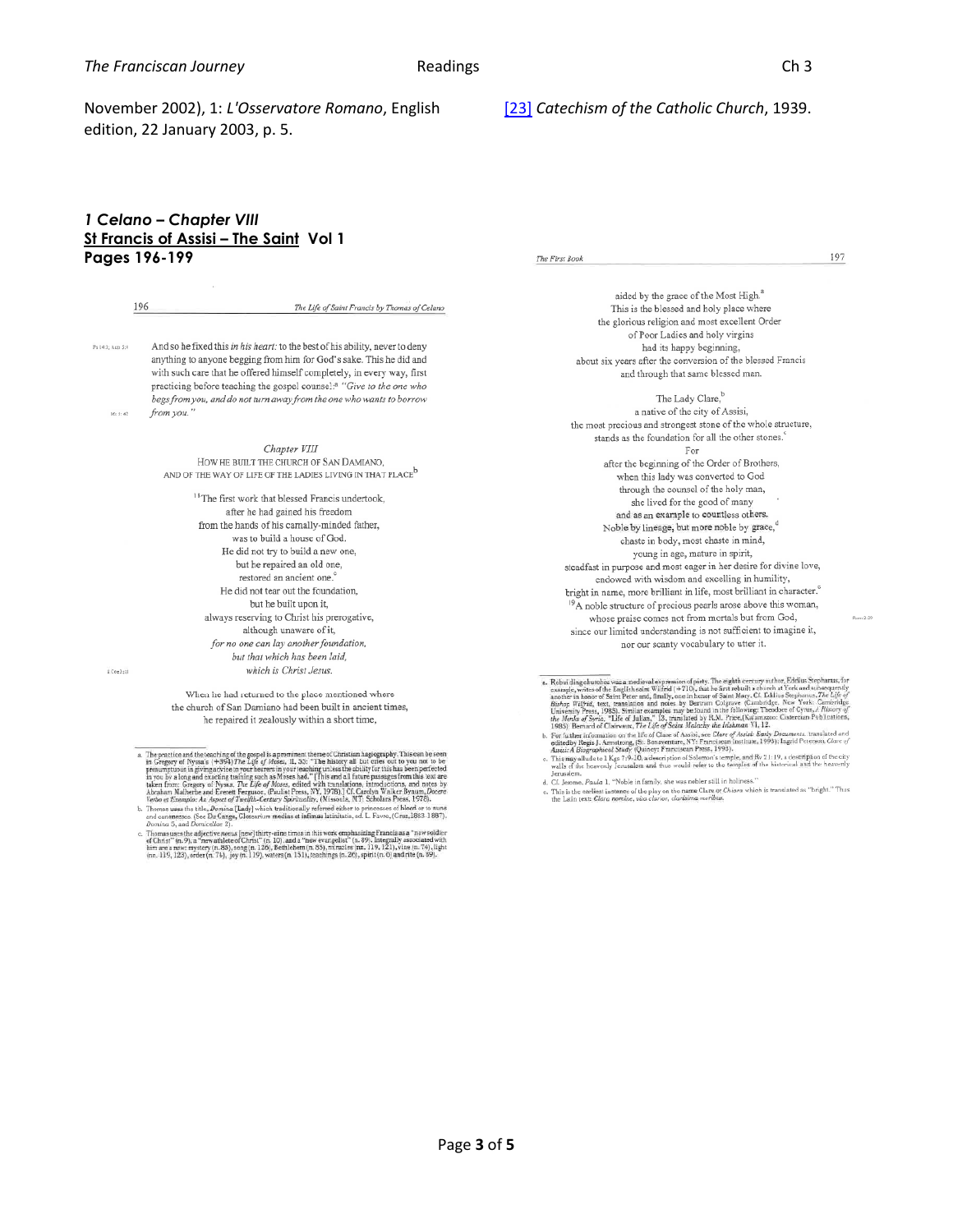198

2 Cor 5:13

199

The Life of Saint Francis by Thomas of Celano

First of all, the virtue of mutual and continual charity that binds their wills together flourishes among them. Forty or fifty of them can dwell together in one place, wanting and not wanting the same things forming one spirit in them out of many.<sup>8</sup> Second, the gem of humility, preserving the good things bestowed by heaven so sparkles in each one that they merit other virtues as well.<sup>b</sup> Third. the lily of virginity and chastity diffuses such a wondrous fragrance among them that they forget earthly thoughts and desire to meditate only on heavenly things. So great a love of their eternal Spouse arises in their hearts that the integrity of their holy feelings keeps them from every habit of their former life. Fourth, all of them have become so distinguished by their title of highest poverty that their food and clothing rarely or never manage to satisfy extreme necessity.<sup>c</sup>  $20$ Fifth, they have so attained the unique grace of abstinence and silence that they scarcely need to exert any effort

The First Book

to check the prompting of the flesh and to restrain their tongues.<sup>2</sup> Sixth. they are so adorned with the virtue of patience in all these things, that adversity of tribulation, or injury of vexation never breaks or changes their spirit.<sup>b</sup> Seventh. and finally. they have so merited the height of contemplation that they learn in it everything they should do or avoid, and they know how to go beyond the mind to God with joy, persevering night and day in praising Him and praying to Him.

For the moment let this suffice concerning these virgins dedicated to God and most devout servants of Christ. Their wondrous life and their renowned practices received from the Lord Pope Gregory, at that time Bishop of Ostia, would require another book and the leisure in which to write it.

s. "*Idem relie atque idem nolle, ea demum firma amicitia est* [Waming and not wanting the same thing—this is the foundation of a firm friendahip]. "This is a proverbial saying that Salluat places in the mouth of factalin

Sature, power contains a AA et the Louis Cause of the moment and the moment of the moment of the increase of the moment of the state of the state of the state of the state of the state of the state of the state of the sta

c. In this instance the Latin titular (it<br>le) is a canonical term signifying the source of one's adequate support. In the phrase adiasimac parpent<br>atis titulo (the title of the highest poverty) Thomas uses the term in a p

a. The vast amount of medieval literature on silence flows from the monastic tradition in which it was viewed as a form of abstraction. C. Carolyn Walker Byrum, Holy Feast and Holy Fast: The Religious Significance of Food